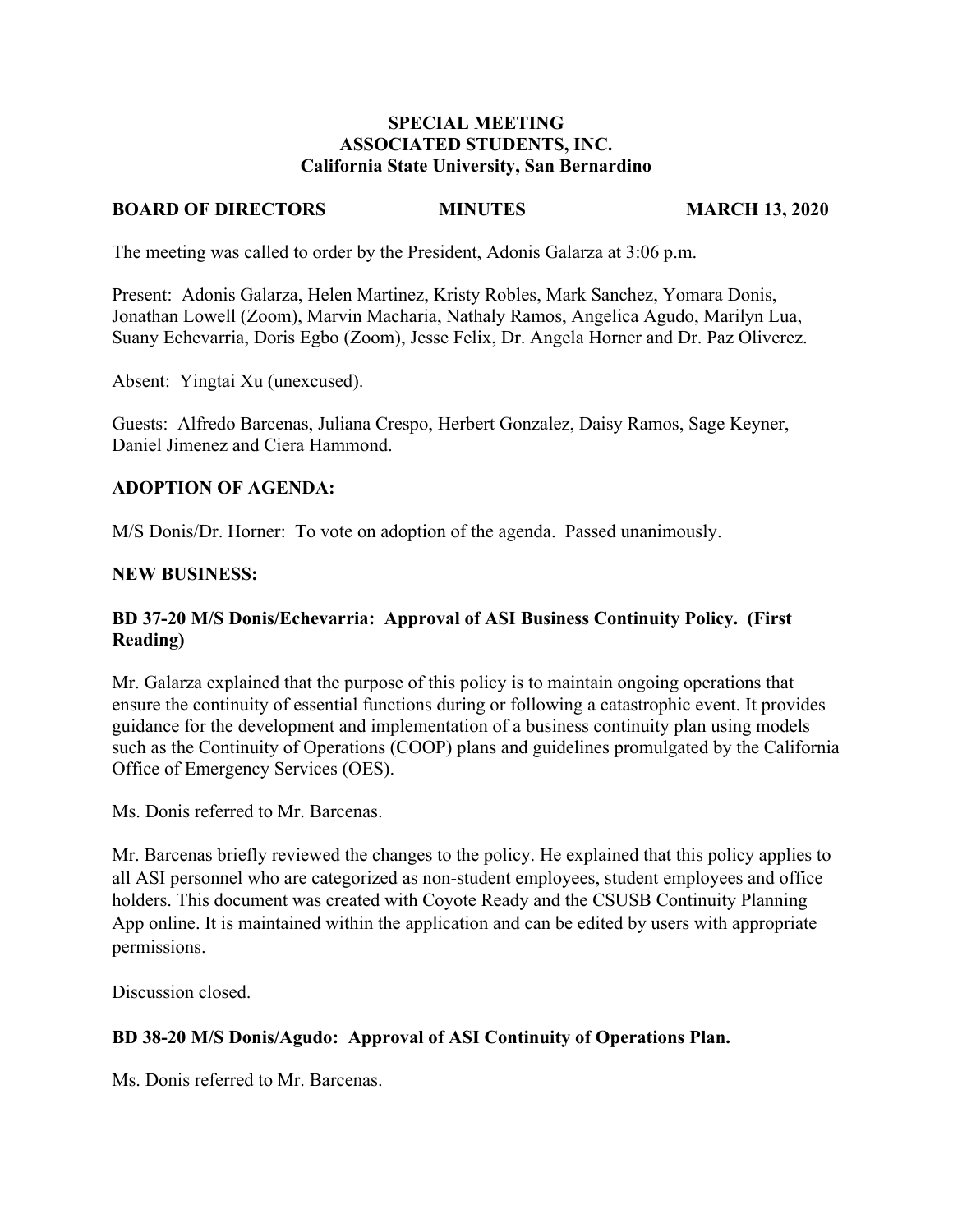Mr. Barcenas explained that the ASI Continuity of Operations Plan is a process that helps departments become prepared to continue or rapidly resume operations when faced with adverse events, or disasters. The ASI Continuity of Operations Plan includes identifying the department's critical functions such as describing how the office may continue their functions under conditions of diminished resources, contain key information that may be needed during and after a disaster-event and includes action items that are designed to help the department become prepared before an event occurs.

Discussion followed by questions from the Board.

M/S: Sanchez/Ramos: To approve BD 38-20. Passed unanimously.

### **BD 39-20 M/S Donis/Macharia: Approval of ASI Health Emergency Plan.**

Mr. Felix explained that ASI has established two plans of action that address potential virus outbreaks. An outbreak that takes place within the city limits may result in the closing of functions and telecommuting of staff at the discretion of the ASI Executive Director or their designee. An outbreak that takes place on campus may result in an immediate closing of all ASI functions at the discretion of the ASI Executive Director in consultation with the ASI Board of Directors.

Discussion followed by questions from the Board.

M/S: Dr. Horner/Ramos: To approve BD 39-20. Passed unanimously.

# **BD 40-20 M/S Felix/Donis: Permission to remove "Petitions for Student Office" (signature pages) from the 2020 ASI election packets due to the current pandemic COVID-19 (Corona Virus).**

Mr. Felix stated that the petitions to run for student office in the 2020 ASI election packets impose a risk to students due to the current COVID-19 pandemic.

Discussion followed by questions from the Board.

Ms. Robles inquired into what other campuses are doing in regards to elections.

Mr. Felix stated that other CSU's have different timelines for their election campaigns.

M/S Ramos/Macharia: To approve BD 40-20. Passed unanimously.

### **BD 41-20 M/S Felix/Lowell: Appointment of Yomara Donis as a Board of Director representative to the ASI Executive Committee.**